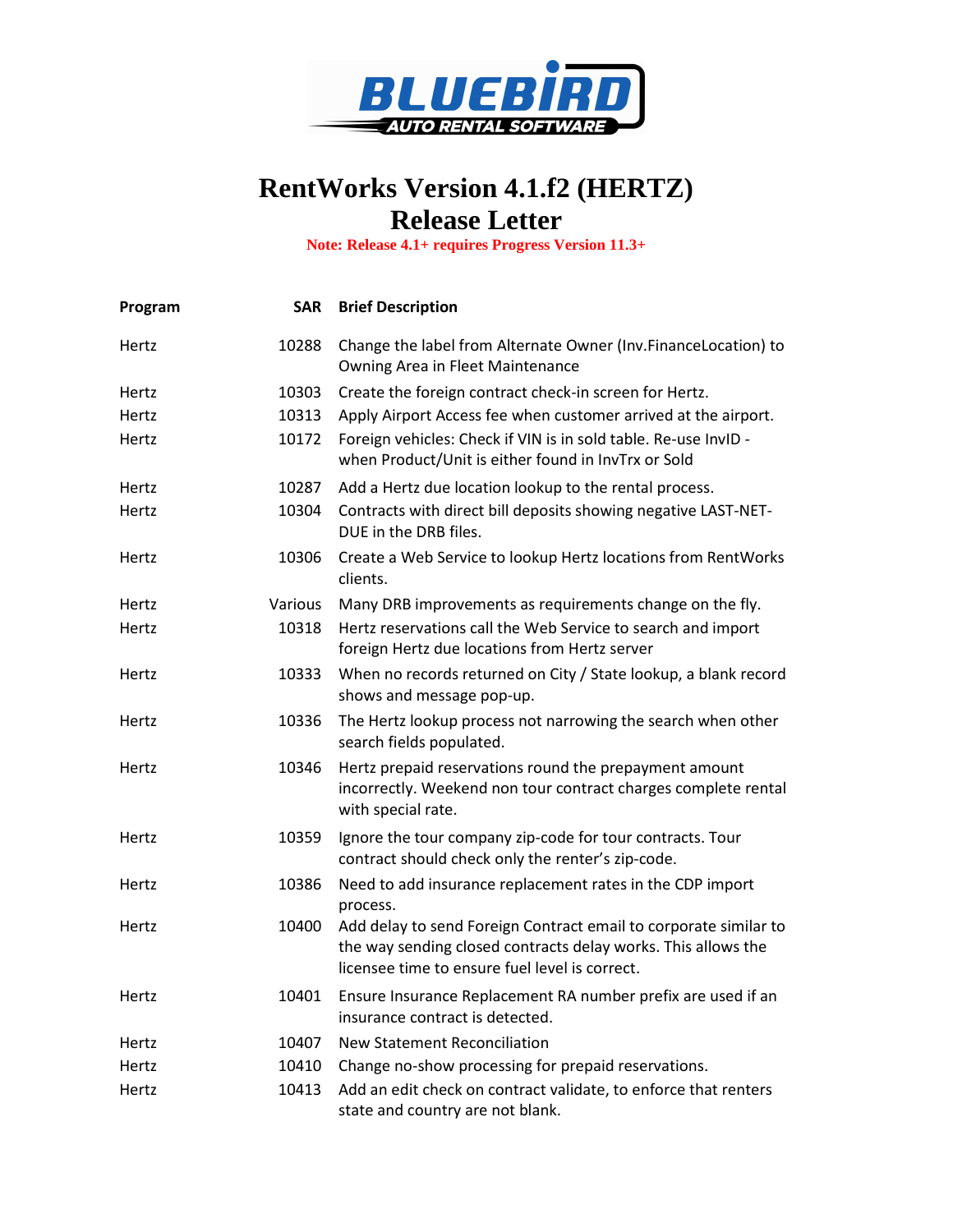| Hertz              | 10421              | Provide a lookup of Insurance Replacement rates in the CDP<br>lookup process.                                                           |
|--------------------|--------------------|-----------------------------------------------------------------------------------------------------------------------------------------|
| Hertz              | 10316<br>(partial) | Add additional Hertz functionality                                                                                                      |
| Level <sub>2</sub> |                    |                                                                                                                                         |
| Counter            | 10376              | Displaying a warning message when there is an open RO<br>scheduled during the duration of the contract.                                 |
| <b>PPGEN</b>       | 10343              | Enhance PPGEN to overlay existing PDP Group supplied PDF's<br>with PPGEN form output.                                                   |
| Level 3            |                    |                                                                                                                                         |
|                    |                    |                                                                                                                                         |
| API<br>Counter     | 10360<br>10200     | Allow multiple chain codes to be used in RezPower rate search.<br>The boxes in the charge viewer are overlapping charge<br>amounts.     |
| Counter            | 10264              | The title for the lookup browser for fees and taxes shows "Misc.<br>Charge Lookup".                                                     |
| Counter            | 10324              | Correct the counter rollover screen that is chopping off the RA<br>number. Add a CF to default the billing period to Rate<br>Frequency. |
| Counter            | 10381              | Further enhancement for Airport Access fee automatically<br>applied and check mandatory driver fields.                                  |
| Counter            | 10396              | A "percentage discount" is being removed from a close/posted<br>contract.                                                               |
| Counter            | 10297/10296        | Increase format of Company from 30 to 50 characters.                                                                                    |
| Maintenance        | 10188              | We allow for 9 digit Repair Order (R/O) numbers but only<br>display 7 in Vehicle problems and other areas.                              |
| Reports            | 10298              | Element draft is failing when name contains Spanish (accented)<br>characters. Replace them with their English counterparts.             |
| Reports            | 10309              | Reservation report sent to Excel does not contain the pickup<br>location.                                                               |
| Reservations       | 10307              | A budget corporate reservation does not show in the Daily<br>Planner.                                                                   |
| RezPro             | 9676               | Change the descriptions in the Charge Summary of Regular and<br>Local to Special and Regular for ALL reservation links                  |
| RezPro             | 10198              | Add additional tags for insurance company and policy number<br>to the VIP rezlink                                                       |
| RezPro             | 10268              | Process Avis/Budget reservation sent as emails to 'foreign'<br>licensees.                                                               |
| RezPro             | 10316              | CF A1091 Reservation prepay report date, CF V1005 - phone<br>number format, CF K1009 - Stale reservation reused                         |
| RezPro             | 10371              | Add CF A1091 option to set no-show amount to daily rate.                                                                                |